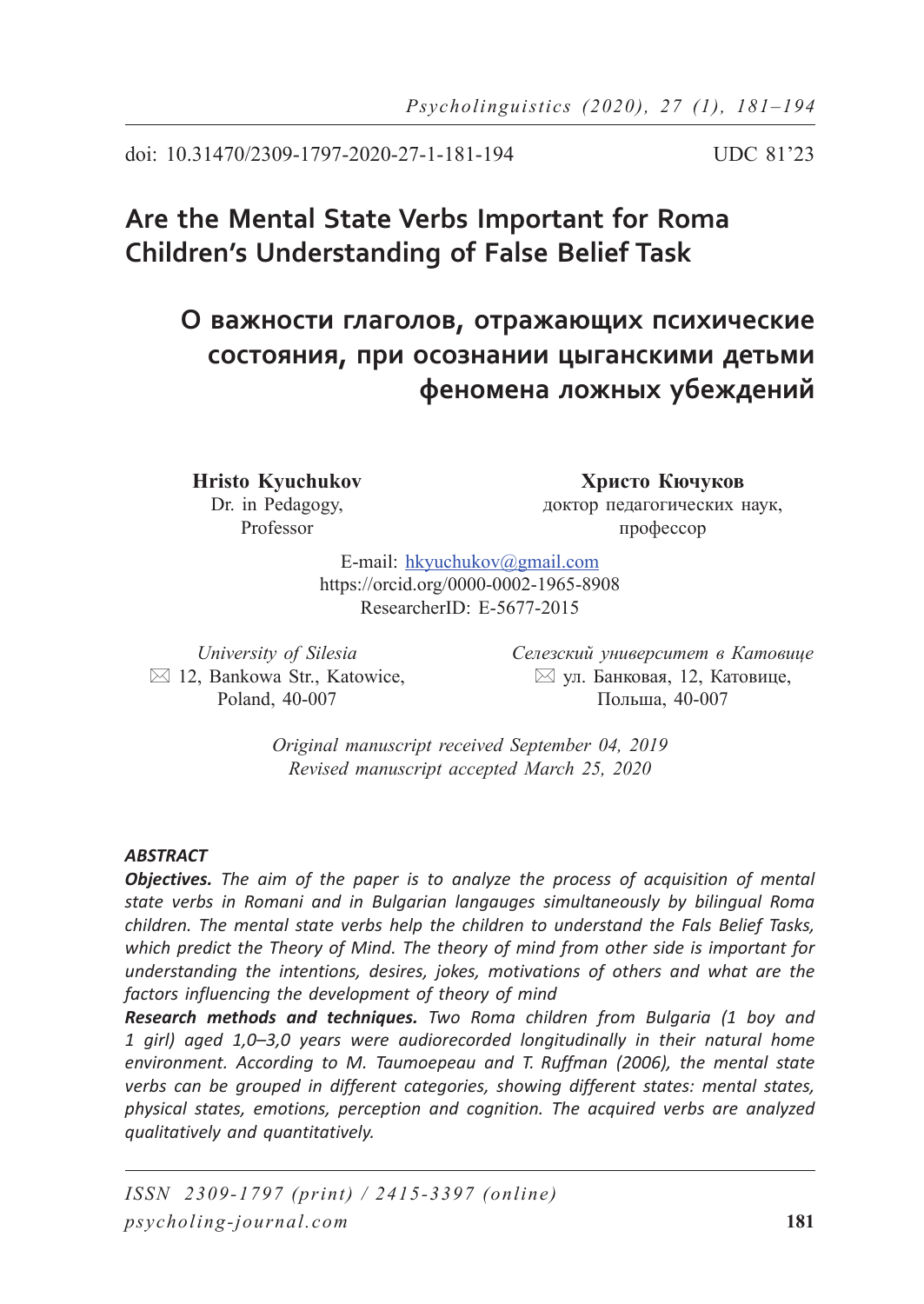*О важности глаголов, отражающих психические состояния...*

*Results. The data shows that some mental state verbs are acquired in Romani and others in Bulgarian. The factors influencing the acquisition of part of the verbs*  in Romani and the other part in Bulgarian are analyzed. Mental state verbs are *important for the cognitive development of the children. The results show that the the boy uses 100% Romani mental state verbs: very high number of verbs are related to (1) mental states, e.g.: mangav (want), dehav (love), arakhav (care about), džanav (know); (2) emotions: xavxoli (angry), khanile (feeling bad); (3) physical state, e.g.: dukhal (hurt), rovav (cry); (4) sense, such as: dikh (look). The girl uses 89.0% mental state verbs in Romani and 19.0% in Bulgarian language. The learned verbs by her are related to mental state from Romani: mangav (want), džanav (know), darav (be afraid) and from Bulgarian: obicham (love), znam (know), iskam (want). The other verbs from the field of emotions, physical state and sense are from Romani.*

*Conclusions. The resreach although limited has shown that sentences with mental state verbs in a combination with a noun phrase in a simple sentence are acquired around the age of 1,6. The more complex sentences with mental state verb and complementizer phrase are acquired around the age of 2,6 years old.*

*Key words: Roma, bilingualism, mental state verbs, theory of mind.*

### **Introduction**

After the use of the term *Theory of Mind* by D. Premack and G. Woodruf (1978) the developmental psychologists started to investigate what the children know about the minds of others. Most of the studies focused on the age of the children when they start to understand the intentions, desires, jokes, motivations of others and what are the factors influencing the development of theory of mind. For this purposes psychologist such as H. Wimmer and J. Perner (1983), and later the J. Perner et al. (1987), A. Gopnic and J. Astington (1988) developed the two classical False Belief Tasks in psychology known as «Maxi task» and «Smarties task» which are predicting the development of the Theory of Mind in children.

In 1990-s psychologist interested in language development such as Villiers de and Pyers J. (1997), Astington J. and Jenkins J. (1999) started to investigate the relationship between the development of the language and the understanding of False Belief Tasks. Villiers (2007) was interested in syntax and particularly in wh-questions used with mental state verbs and trying to prove that the early knowledge of the children of verbs such as «know», «think», «say» are important for the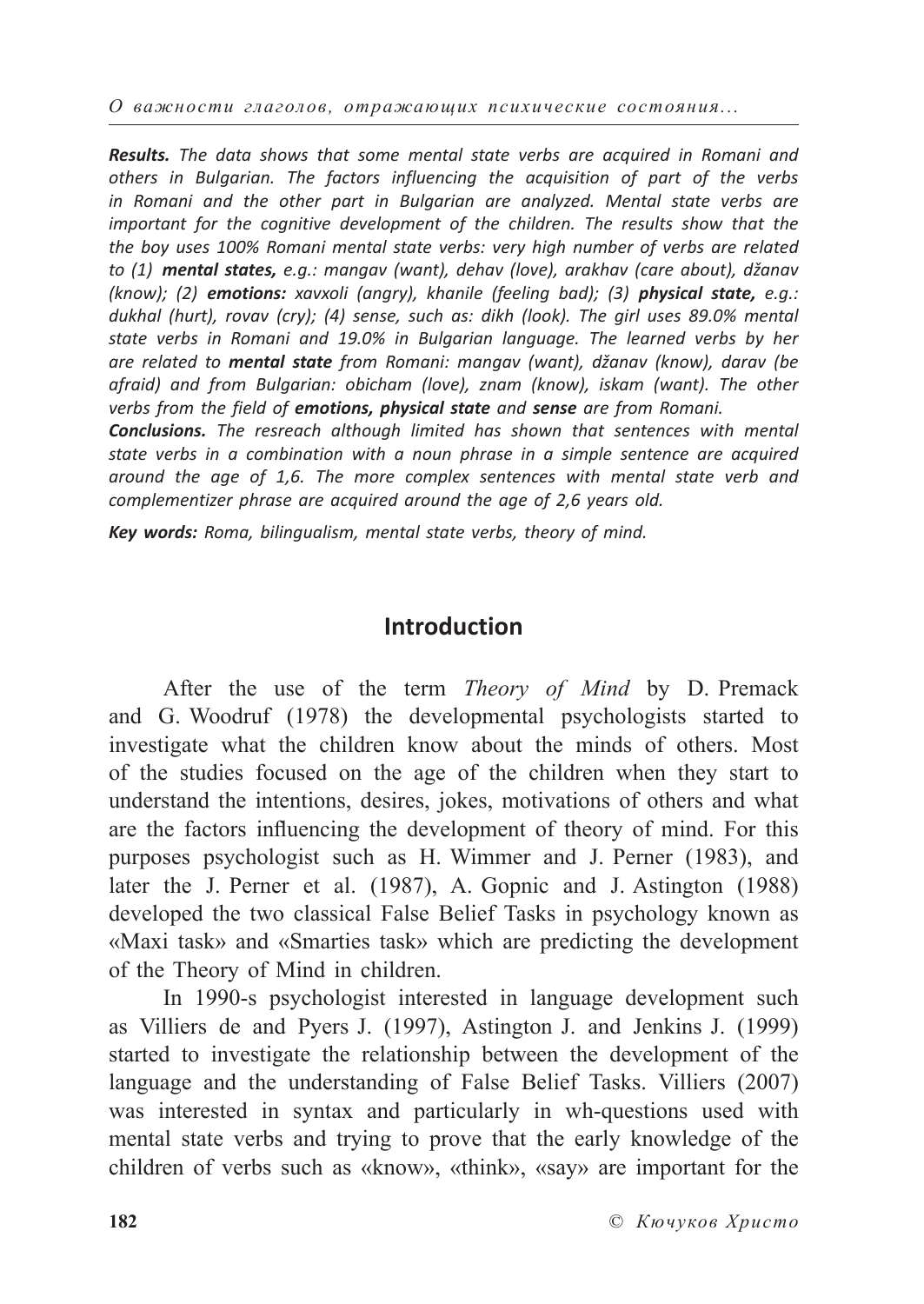correct answer of the theory of mind questions in False Belief Tasks. Astington J. and Jenkins J. (1999) also found that a strong relationship between the language abilities of children and theory of mind tasks. If a child does not understand the meaning of words showing «mental states» such as «think», «know», «remember», most probably s/he will not answer correctly to the questions in False Belief Task. According to the authors the language development helps the development of theory of mind.

The mental state verbs are verbs which show different mental conditions and mental states of a person. According to Perner et al. (2002), the mental state verbs are predictors of the early understanding of the theory of mind. Theory of mind is the ability of the children to understand the desires, intentions and wishes of others.

Taumoepeau M., and Ruffman T. (2006), in a study with mothers of 15 to 24-month-old infants, assessed the relation between the mother's mental state language and the child's language of desire and emotion understanding. The mothers described pictures to their infants and mother talk was coded for mental and non-mental state language. Children were administered two emotion understanding tasks and their mental and non-mental state vocabulary levels were obtained via parental report. The results demonstrated that the mother's use of desire language with 15-month-old children uniquely predicted a child's later mental state language and emotional task performance, even after accounting for potentially confounding variables. In addition, the mother's tendency to refer to the child's desires over desires of others was the more consistent correlate of mental state language and emotion understanding. They classified the verbs used in six categories. Verbs showing the following:

- 1. **Mental state** *want, hope, wish, care about, afraid that, like, love, dream, prefer, keen on; think, know, belief, expect, wonder;*
- 2. **Physical state** *cry, smile, laugh, giggle, hurt, in pain, ill;*
- 3. **Emotion** *annoyed, hurtful, bored, unhappy, feel bad, sad, upset, feed up, miserable, cross, grumpy, angry, mad, scared, shy, surprised, pleased, happy, enjoy, excited, fun, interested, frustrated, missed, disgusted, ok [feel ok], good [feel good], better;*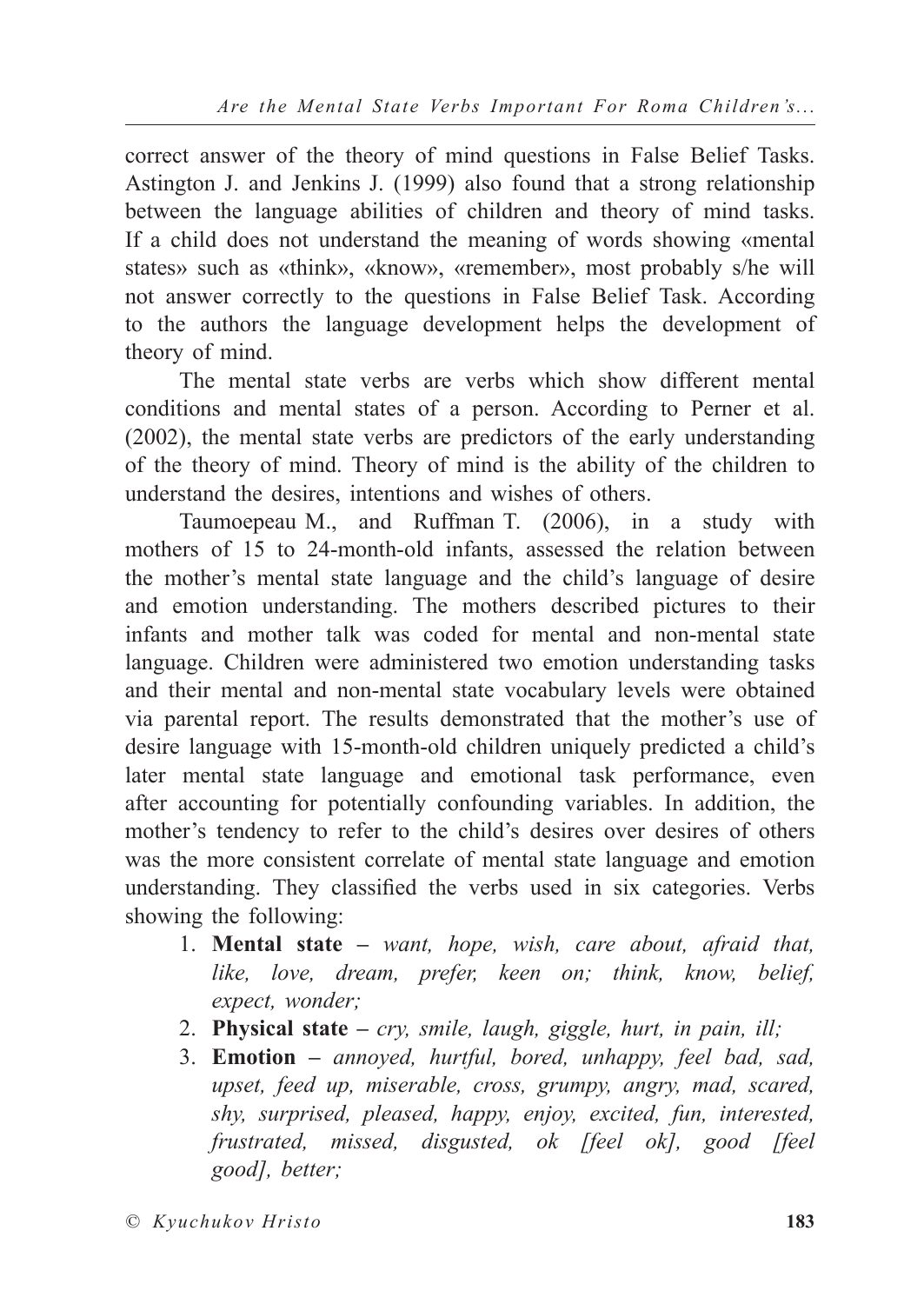- 4. **The senses** *look, listen, cold [the body feeling cold], hot [the body feeling hot];*
- 5. **Cognitive** *hard [difficult], remember, guess, dream, forget, mean [I mean that]. real;*
- 6. **Modulations of assertion** *might, bet, curious, expect, sure,*  definitely, possibly, may be, wonder, suppose, certain, certainly, *could be, perhaps, reckon, figure, guess, must, probably.*

In one of the earlier studies by Shatz M., Wellman H., and Silber Sh. (1983) on mental state verbs, the authors analysed in naturally occurring speech the young child's ability to contemplate and communicate about his/her mental state. In the first study, the authors showed the frequency and function of verbs of mental reference such as *think* and *know* in the speech of one child from age 2,4 to 4,0. In the second study, they examined shorter samples of speech collected from 30 two-year-olds over a six-month period. The results from both studies suggest that the earliest uses of mental verbs are for conversational functions rather than for mental reference. The authors concluded that the first attempts at mental reference begin to appear in some children's speech in the second half of the third year of age. Since most of the children studied exhibited the linguistic knowledge necessary to make reference to mental states, the authors concluded that the absence of such reference earlier suggests that children still younger lack an awareness of such states, or at the very least, an understanding of their appropriateness as topics of conversation.

The relationship between mental state verbs and sentential complements (S-comps) was investigated by Nixon S. (2005) in language samples of 40 four-year-old children. Mental state verbs are coded by the author by function (cognitive, sensory, or pragmatic), complement (simple, simple+, or S-comp) and expression of certainty. Children produce a total of 14, but only five different mental state verbs. Approximately equal numbers of mental state verbs had cognitive and pragmatic functions. The mental state verbs referring to cognitive states were more likely to occur with sentential compliments than mental state verbs used as pragmatic markers. Sentential compliments were more likely to occur with uncertain rather than certain mental state verbs. Utterances containing mental state verbs were longer than utterances with other matrix verbs, but mental state verbs and sentential compliments were strongly correlated after adjusting for utterance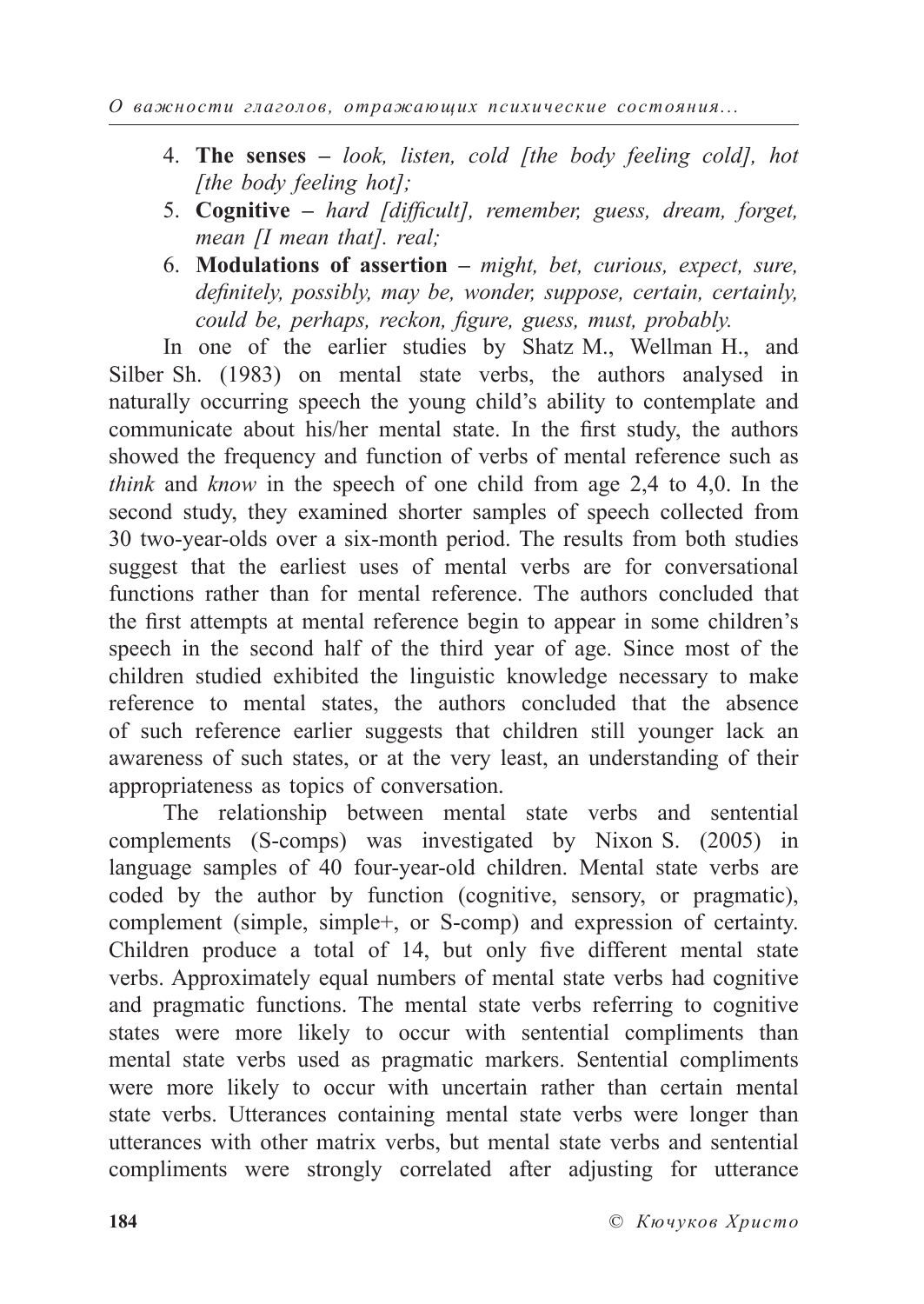length. The sentential compliments occurred more often with mental state verbs than with other matrix verbs.

In another study, Howard A., Mayeux L., and Naigles L. (2008) examined how the mothers use mental verbs in conversations with three- and four-year-old children and link these usages to the children's developing understanding of mental verbs and a theory of mind. Sixty three- and four-year-olds, either attending or non-attending pre-school, were given tasks assessing mental verb distinctions and false belief. Their mothers' mental verb use was coded for frequency, type of utterance, type of subordinate clause, the person of the subject of the verb, and the certainty of the verb *think*. Among the three-year-olds, the children who did not attend pre-school performed significantly better on the mental verb comprehension task. Comparing the mothers whose children attended pre-school with mothers whose children did not, the mothers of children not attending pre-school were found to use fewer less statements and more questions, fewer first person utterances and more second-person utterances, and the verb *think* in its 'very certain' form was used less often. In regression analyses, the authors found that the children's mental verb and false belief performance were positively predicted by maternal mental verb questions, and single clause utterances. These findings indicated how maternal input has the potential to promote or hinder children's understanding of the mind.

Booth J., Hall W., Robison G., and Kim S. (1997) found out that the children's use of the mental state verb *know* was correlated positively with the number of different cognitive words which are related to semantic processes, and the parental use of those same cognitive words. This suggests that parental linguistic input may be an important mechanism in cognitive word acquisition. Young children tended to use *know* more to refer to themselves than to refer to others, whereas their parents tended to use *know* equally to refer to self and others. The importance of cognitive words in a theory of language acquisition is discussed in this study.

The studies mentioned here show the importance of input by mothers/adults and their use of verbs showing different mental sates. All the studies were done with English-speaking children and mothers and all the findings are typical for English-speaking societies. These studies show the importance of the language for development of the theory of mind in young children. However, as Villiers (2007) notes, more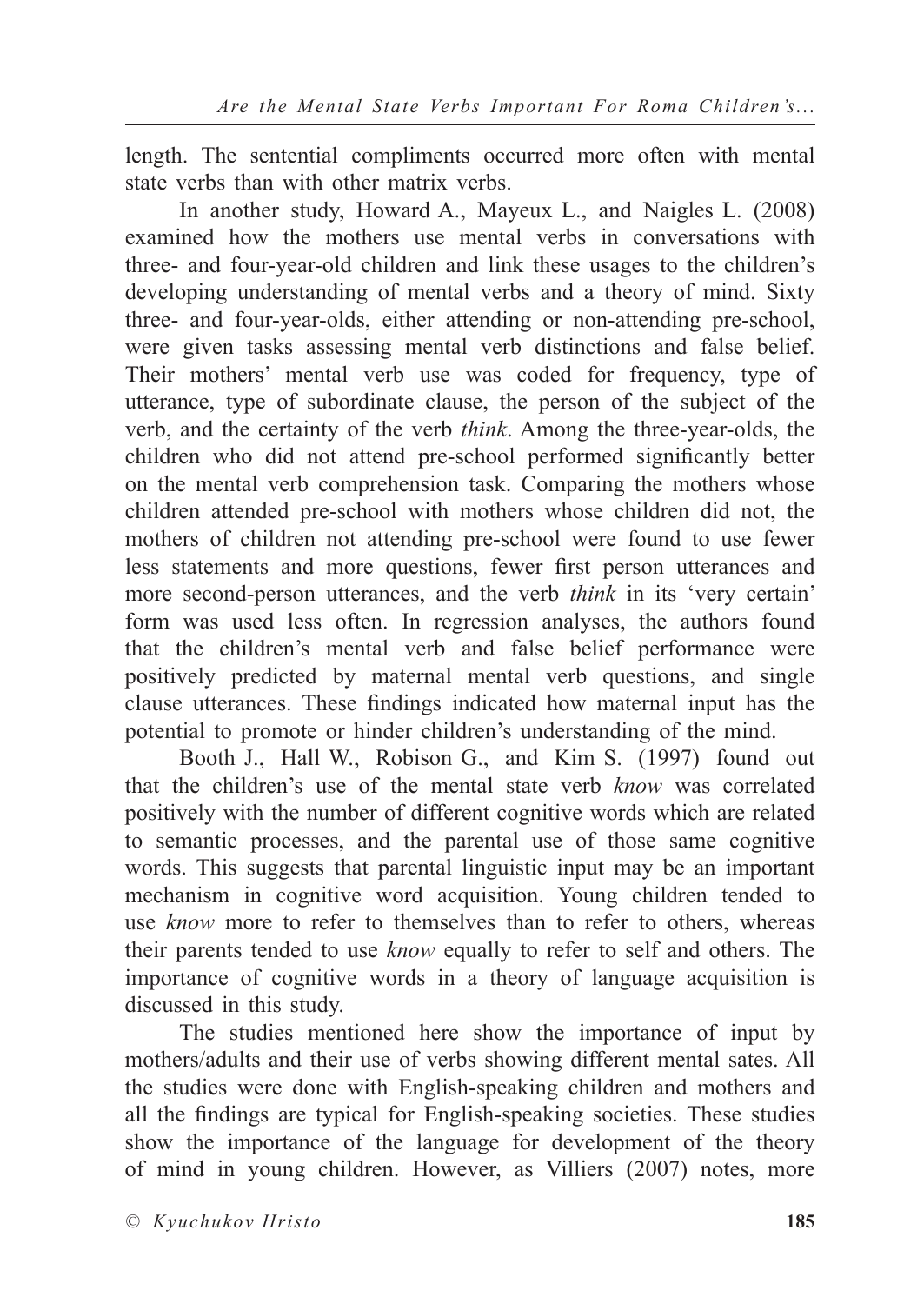experimental linguistic work is needed with other populations. This could result in new knowledge and allow for a more precise delineation of how language and theory of mind interrelate at the interface.

The previous research has shown that children using mental state verbs in early childhood reach and comprehend aspects of the theory of mind earlier, around the age of four. The more developed the child's mentalistic vocabulary is, the more successful they are in performing theory of mind tests (Astington, 1998; Ruffman, 2014).

From the previous studies it is known that the verbs for desire and emotions are acquired before the verbs for cognitive state; the verbs for perception and the verbs for physical state precede the verbs for mental state (de Villiers, 2007). Here are some examples of the syntax order with different mental state verbs.

The use of the verb *want.* The syntax of the early mental state verbs is simpler:

- *1. V+ NP: John wants an apple.*
- *2. V+CP (complementizer phrase): John wants to buy an apple.*
- *3. V+CP (with explicit subject): John wants Bill to buy an apple.*

The use of the verb *think:*

- *4. V+PP: John thinks about an apple.*
- *5. V+CP: John thinks that he will buy an apple.*
- *6. V+CP: John thinks that Sally bought an apple (but she did not).*

The use of the verb *remember:*

- *7. V+NP: John remembers his bag.*
- *8. V+CP: John remembers to pick up his bag.*
- *9. V+CP: John remembers that he left his bag.*

#### **The Study**

In this study, I seek to observe the spontaneous use of mental state verbs by parents and by children. Two Roma children (one boy – A. and one girl  $-$  B. speakers of Romani dialect of Sofia, Bulgaria were longitudinally audio recorded (between the ages of 1,0–3,0) in their natural home environment. The children were recorded twice a month by a trained Roma woman, a member of the community. All recordings were transcribed and analysed.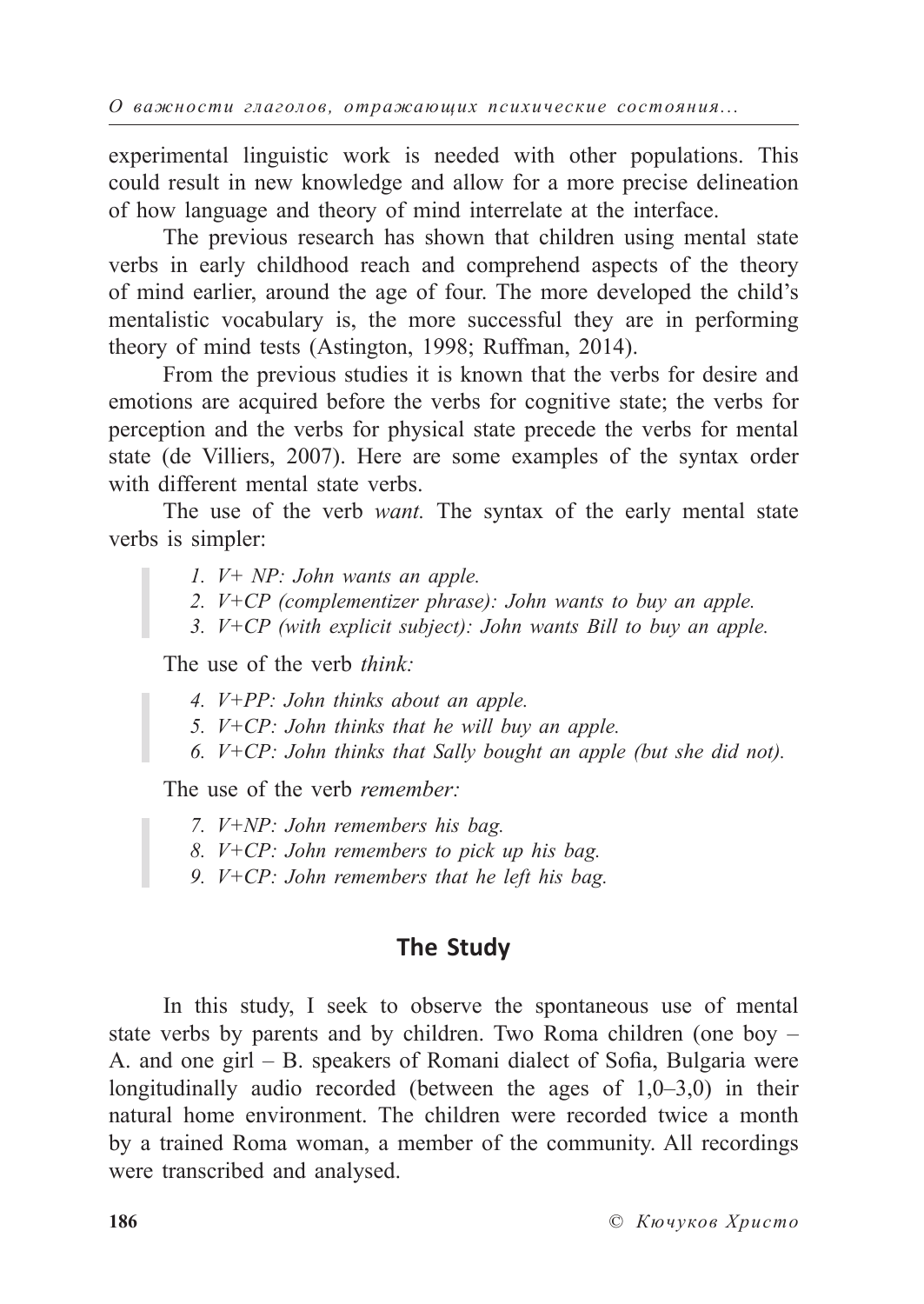I attempt to answer the following research questions:

- *Is the emergence of the mental state verb the same in a very different language and cultural context such as Romani?*
- *Are the mental state verbs richer in Romani than in Bulgarian as a L2?*
- *Could this explain the discrepancy in acquiring the theory of mind in L1 vs. L2?*

The working hypotheses are the following:

- *H1: Roma children growing up bilingually will naturally learn the mental state verbs in their L2 as well.*
- *H2: The use of mental state verbs from a very early age helps the bilingual children to understand the theory of mind earlier in their L2.*

### **Results**

In our previous study with Roma children between 3,0–4,6 years old we found that the theory of mind scores in Romani as L1 are higher than the scores in Bulgarian as L2. With increase of age, the knowledge of the children improves (Kyuchukov, 2010).

In this study I attempt to analyze the data of both children. They were recorded in their natural home environment during everyday activities. Comparing the production of the children, one can see that the boy A. is more talkative then the girl B. He has a higher number of produced utterances. This is shown in Table 1.

**Table 1.** Total number of utterances

| <b>Child</b> | Number of utterances |
|--------------|----------------------|
| Boy A        | 2088                 |
| Girl B       | 1313                 |

We can observe how the children use the mental state verbs and whether they also have verbs in Bulgarian or only in Romani as their mother tongue. This is shown in Table 2.

As one can see from Table 2, the boy A is growing up monolingually and he uses only Romani mental state verbs. The girl B, by contrast, is growing up bilingually and she has acquired 15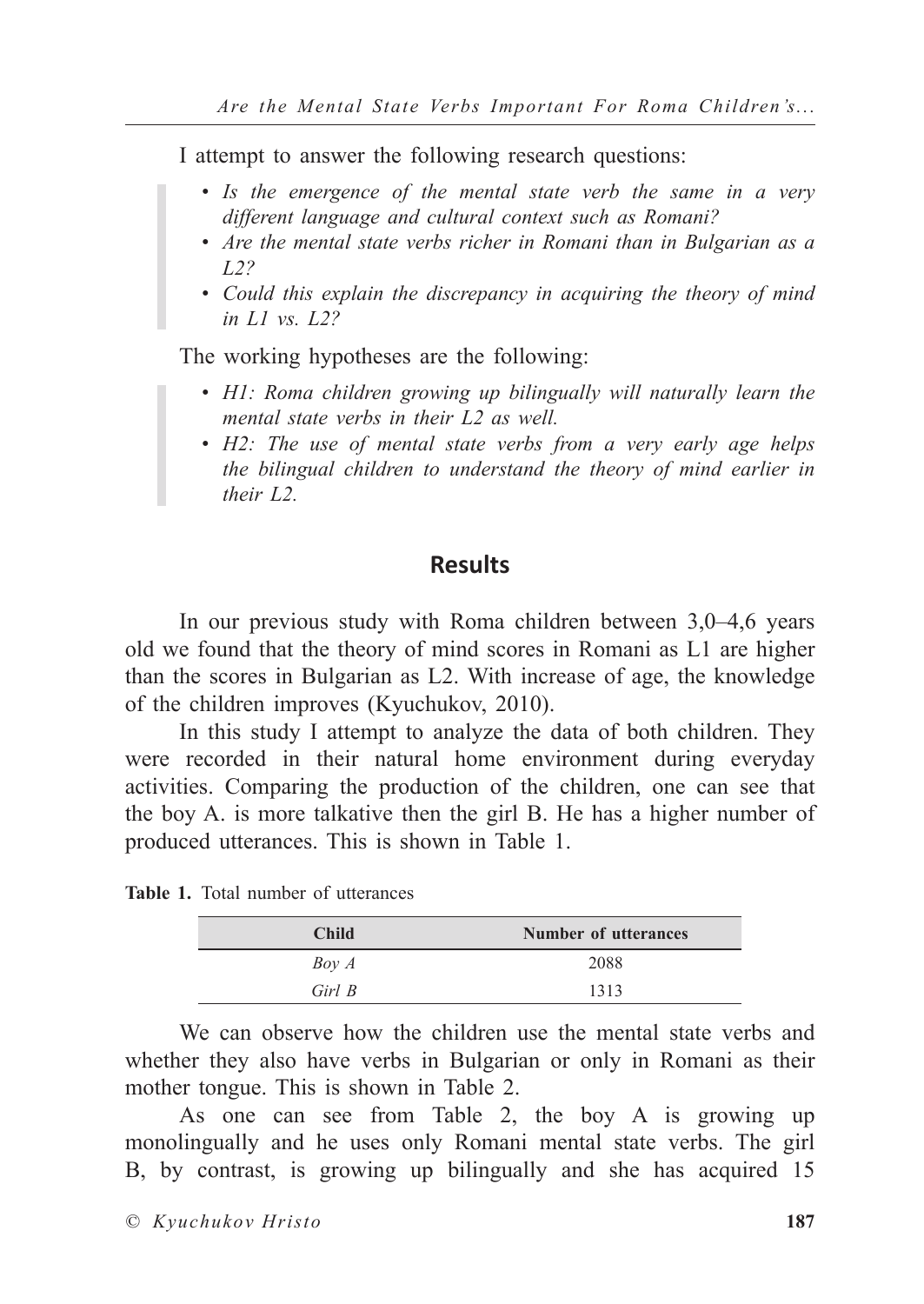mental state verbs in Bulgarian as well. The parents of the girl B speak Bulgarian at home more often and she easily picks up some Bulgarian vocabulary as well as her L2.

**Table 2.** The use of mental state verbs

| <b>Child</b> | Romani (L1) | <b>Bulgarian</b> (L2) |
|--------------|-------------|-----------------------|
| Boy A        | 178         |                       |
| Girl B       | 66          |                       |

However, if we compare the acquired mental state verbs one can see that the boy A has 8.4% and the girl B has 6.1% mental state verbs as based on the total number of the utterances. Although both children are the same age, the boy A is more talkative and has a higher number of utterances, respectively a higher percent of acquired mental state verbs than the girl B. Comparing the mental state verbs produced in Romani as L1 and in Bulgarian as L2 by the boy A and the girl B, one can see that the boy A uses only Romani mental state verbs (100%) and the girl B has 81% of verbs uttered in Romani (L1) and 19.0% of verbs uttered in Bulgarian. She has learned some mental state verbs in Bulgarian. It is interesting to see which mental state verbs are first learned. Table 3 displays the verbs acquired by the boy A. The table shows that Kocho has a very high number of verbs related to (1) *mental states***,** e.g.: *mangav* (want), *dehav* (love), *arakhav* (care about), *džanav* (know); (2) *emotions***:** *xavxoli* (angry), *khanile* (feeling bad); (3) *physical state***,** e.g.: *dukhal* (hurt), *rovav* (cry); (4) *sense*, such as: *dikh* (look).

| <b>Mental state</b>            | <b>Emotions</b>              | <b>Physical state</b>   | <b>Sense</b>         |
|--------------------------------|------------------------------|-------------------------|----------------------|
| <i>Mangay</i> (want) 65        | <i>xavxoli</i> (angry) 13    | <i>dukhal</i> (hurt) 20 | Dikh $($ look $)$ 65 |
| Dehav (love) 16                | <i>Khanile</i> (feel bad) 12 | rovay (cry) 11          |                      |
| <i>Arakhav</i> (care about) 11 |                              |                         |                      |
| Džanav (know) 11               |                              |                         |                      |

**Table 3.** Mental state verbs used by the boy A

The mental state verbs used by the girl B are more diverse. The child has grown up with both languages, Romani and Bulgarian, and she has learned some Bulgarian mental state verbs together with the Romani ones. In the case of the girl B, the highest learned verbs are also those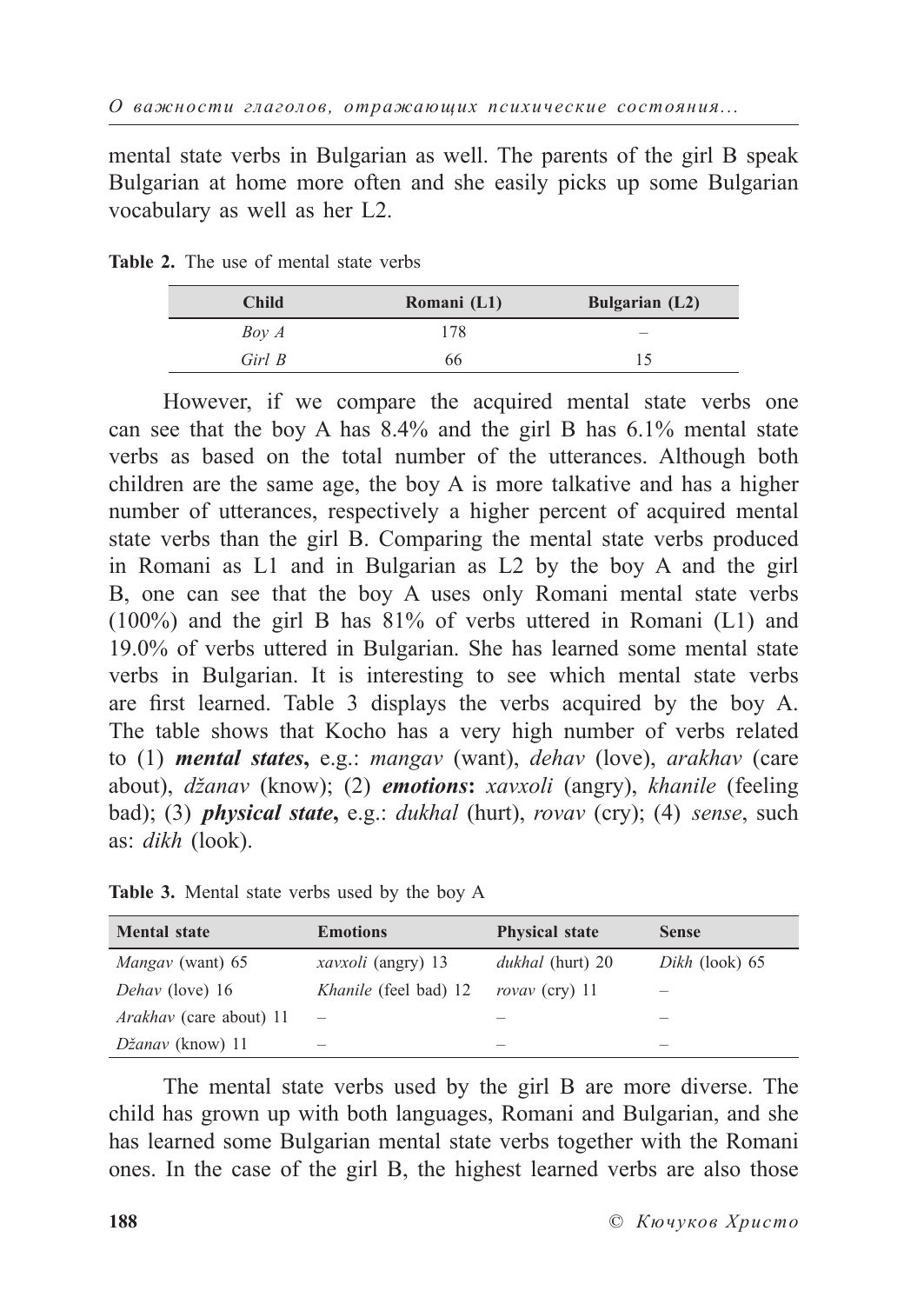showing *mental state* from Romani: *mangav* (want), *džanav* (know), *darav* (be afraid) and from Bulgarian: *obicham* (love), *znam* (know), *iskam* (want). The other verbs from the field of *emotions*, *physical state* and *sense* are from Romani. This can be seen in Table 4.

| <b>Mental state</b>   | <b>Emotions</b>       | <b>Physical state</b> | <b>Sense</b>     |
|-----------------------|-----------------------|-----------------------|------------------|
| Mangay (want) 20      | <i>denilo</i> (mad) 4 | rovay (cry) 5         | $dikh$ (look) 14 |
| Džanav (know) 11      |                       |                       |                  |
| Darav (be afraid) 12  |                       |                       |                  |
| Obicham (love) 4      |                       |                       |                  |
| Znam (know) 3         |                       |                       |                  |
| <i>Iskam</i> (want) 8 |                       |                       |                  |

**Table 4.** Mental state verbs used by the girl B

Here are some examples of mental state verbs first used:

- 1. **Adult**: *Celodijes naxas, štom avav me togavaxas.* whole day no eat, when come-1sg. I than eat-2sg. You do not eat the whole day and when I come then you start to eat. **Boy A (1,5)** *Čuka mangav!* like that want-1sg. I want it like that. 2. **Adult** *Ajde opa pištine e Aliske.*
	- get up call-3sg the Ali-to Get up and call Ali. **Girl B (1,4)** *Na mangav* not want-1sg. I do not want.

The Romani language is rich in mental state verbs. Being an oral language and using a different folklore genre drawn from Romani culture and folklore, making use of jokes and teasing in the communication process with the children, from a very early age they hear diverse types of mental state verbs. Most of them are used in the folklore genre of songs and fairytales, such as *love*, *hate*, *afraid*, *want*, *know*, etc.

## **Conclusion and Discussion**

Mental state verbs in a combination with a noun phrase in a simple sentence are acquired around the age of 1,6. Structures such as: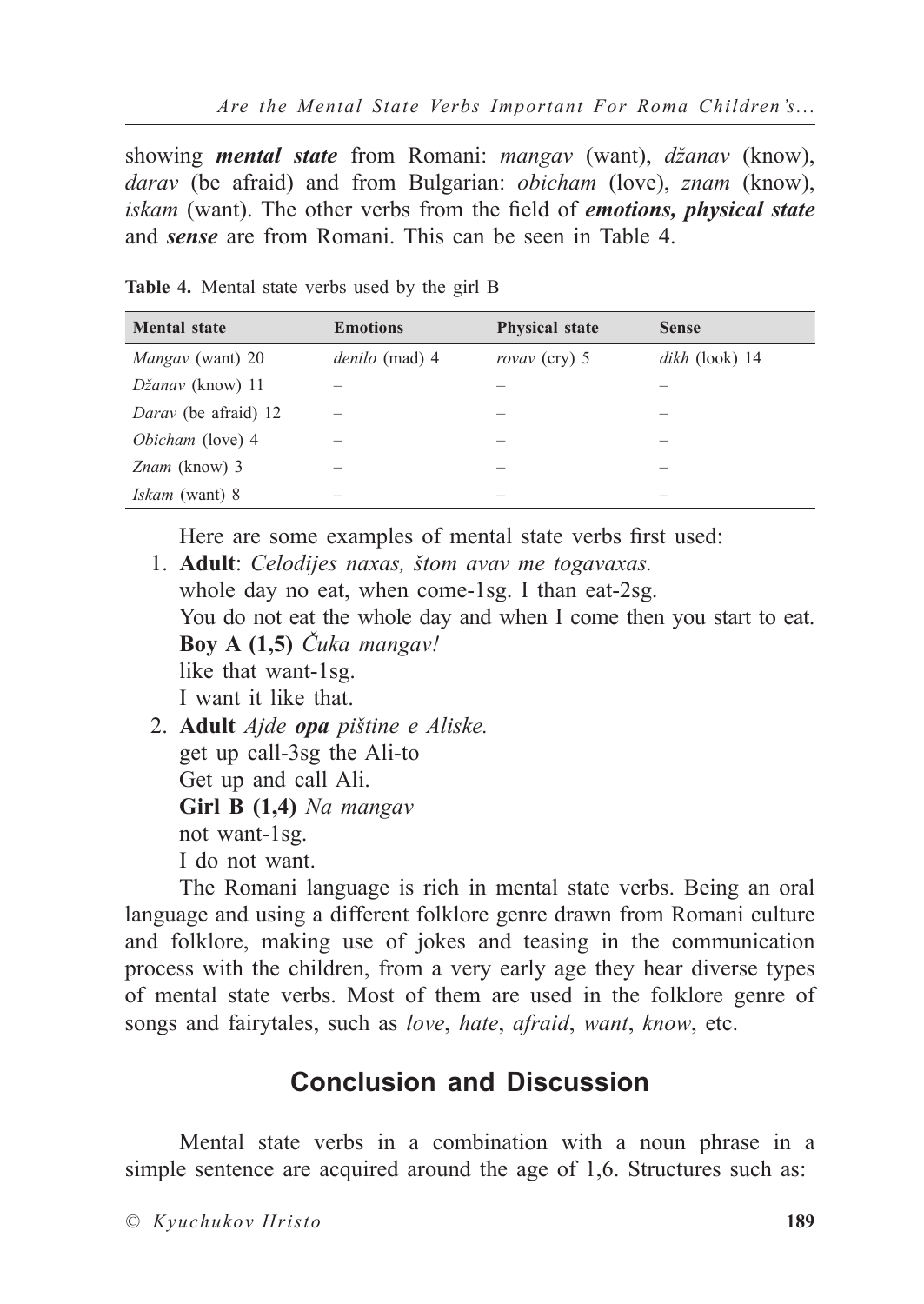1. V+NP: *Mangav shokoladi*.

I want chocolate.

Can be easily learned even when the child does not have enough lexical knowledge.

Structures such as:

2. V+CP: *Mangav te dikhav avri*

I want to look outside.

Are acquired around the age of 2,6. It seems that the structures such as V+CP (with an explicit subject) in Romani are acquired much later.

It would appear clear that in different cultures the mental state verbs play a different role in the cognitive development of the children. In Romani, due to the cultural special features in the upbringing of children, the children have access to a rich variety of mental state verbs from very early age.

The data is limited, and it cannot be stated that the mental state verbs in Romani are richer than in Bulgarian. To our knowledge, to date there has been no research on the acquisition of mental state verbs in Bulgarian and thus we cannot generalize. But what can be said is that the Roma children learn the mental state verbs in Romani first and some Bulgarian mental state verbs are also acquired, because the children grow up in families where the parents also speak Bulgarian at home.

Kyuchukov H. (2010) has shown that the children are better performing the theory of mind tasks in their mother tongue than in Bulgarian, the lack of sufficient knowledge of mental state verbs in Bulgarian could be one of the reasons for the poorer level of performance of the theory of mind tasks in Bulgarian.

The data of the girl B showed that Roma children growing up bilingually will learn naturally the mental state verbs in their L2 as well. This was the first hypothesis. The rich and diverse use of the mental state verbs in their L2 from a very early age can help them understand the theory of mind earlier in their L2.

Unfortunately, in contemporary Europe the knowledge of the Romani language among Roma children is not valued as an asset. In many countries, the children are still being placed in special schools based on psychological tests administered in the official language of the country where the children live. If the Roma children cannot perform the tests correctly, they are classified as 'mentally retarded' and placed in special schools. The contemporary school system in Europe does not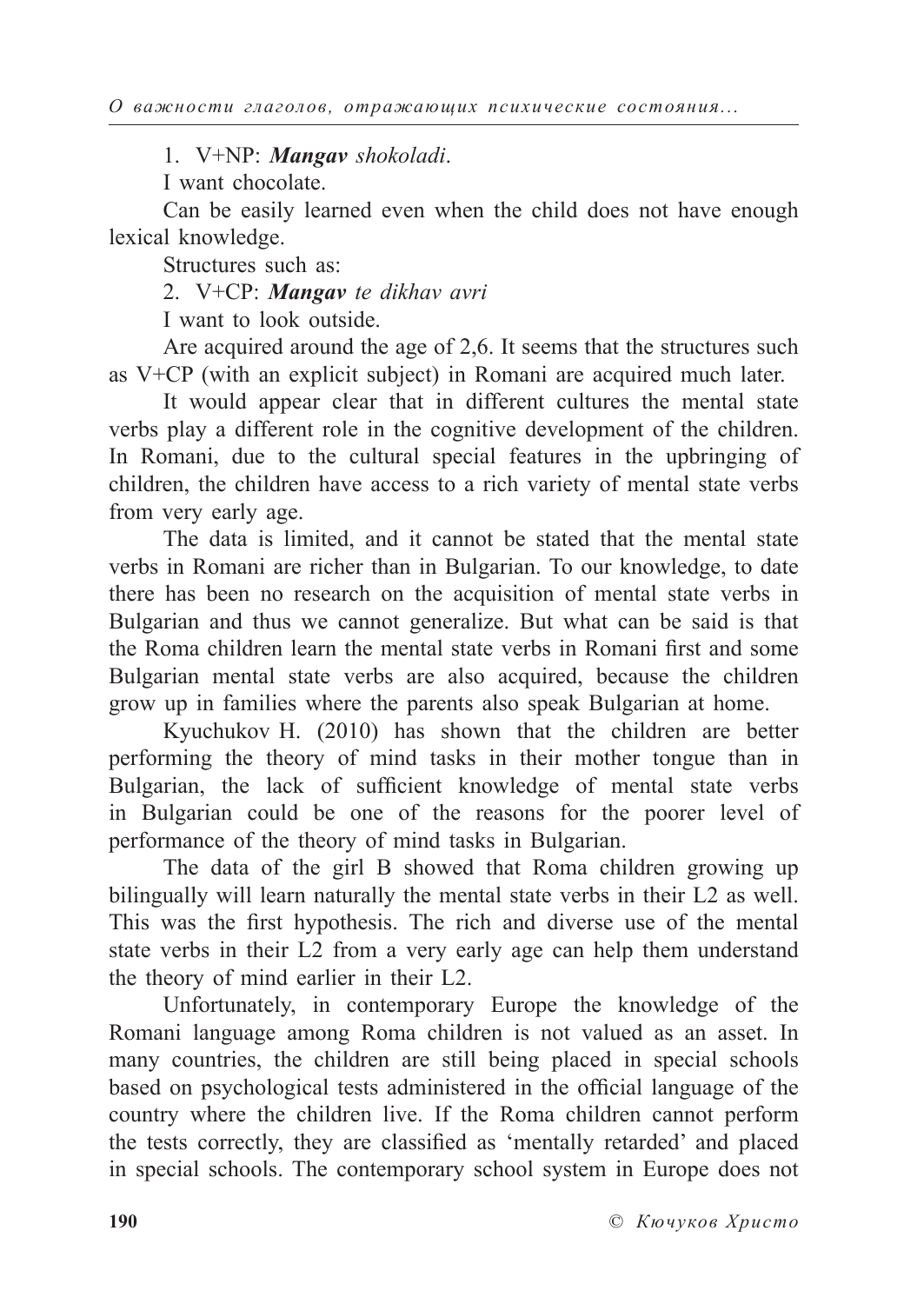have a tool to measure the Roma children's knowledge pertaining to complex grammatical categories that are shown in this article and are acquired in the family from a very early age.

### **References**

- Astington, J.W. (1998). Theory of Mind Goes to School. *Educational Leadership*, *56* (3), 46–48.
- Astington, J.W., & Jenkins, J.M. (1999). A Longitudinal Study of hhe Relation Between Language and Theory-of-Mind Development. *Developmental Psychology, 35,* 1311–1320. https://doi.org/10.1037/0012-1649.35.5.1311
- Booth, J., Hall, W., Robison, G., & Kim, S. (1997). Acquisition of the Mental State Verb Know by 2- to 5-year-old Children*. Journal of Psycholinguistic Research, 26* (6), 581–603. https://doi.org/10.1023/A:1025093906884
- Gopnik, A., & Astington, J. (1988). Children's Understanding of Representational Change and Its Relation to the Understanding of False Belief and the Appearance-Reality Distinction. *Child Development, 59* (1), 26–37. https://doi. org/10.2307/1130386
- Howard, A., Mayeux, L., & Naigles, L. (2008). Conversational Correlates of Children's Acquisition of Mental Verbs and a Theory of Mind. *First Language, 28* (4), 375–402. https://doi.org/10.1177/0142723708091044
- Kyuchukov, H. (2010). Cognitive Development and Theory of Mind in Bilingual Children. In B. Bokus (Ed.), *Studies in the Psychology of Language and Communication* (pp. 211–225). Warsaw: Matrix.
- Nixon, S. (2005). Mental State Verb Production and Sentential Complements in Four-Year-Old Children. *First Language, 21* (1), 19–37. https://doi. org/10.1177/0142723705046898
- Perner, J. et al. (1987). Three-Year Olds' Difficulty With False Belief: The Case for a Conceptual Deficit. *British Journal of Developmental Psychology, 5, 125–137.* https://doi.org/10.1111/j.2044-835X.1987.tb01048.x
- Perner, J. et al. (2002). Theory of Mind Finds Piagetian Perspective: Why Alternative Naming Comes With Understanding Belief. *Cognitive Development, 17*, 1451– 1472. https://doi.org/10.1016/S0885-2014(02)00127-2
- Premack, D., & Woodruff, G. (1978). Does the Chimpanzee Have a Theory of Mind? *Behavioral and Brain Sciences, 1* (4), 515–526. https://doi.org/10.1017/ S0140525X00076512
- Ruffman, T. (2014). To Belief or Not Belief: Children's Theory of Mind. *Developmental Review, 34* (3), 265–293. https://doi.org/10.1016/j.dr.2014.04.001
- Shatz, M., Wellman, H., & Silber, Sh. (1983). The Acquisition of Mental Verbs: A Systematic Investigation of the First Reference to Mental State. *Cognition, 14,* 301–321. https://doi.org/10.1016/0010-0277(83)90008-2
- Taumoepeau, M., & Ruffman, T. (2006). Mother and infant talk about mental states relates to desire language and emotion understanding. *Child Development, 77* (2), 465–481. https://doi.org/10.1111/j.1467-8624.2006.00882.x
- Villiers de, J. (2007). The interface of language and Theory of Mind. *Lingua, 117* (11), 1858–1878. https://doi.org/10.1016/j.lingua.2006.11.006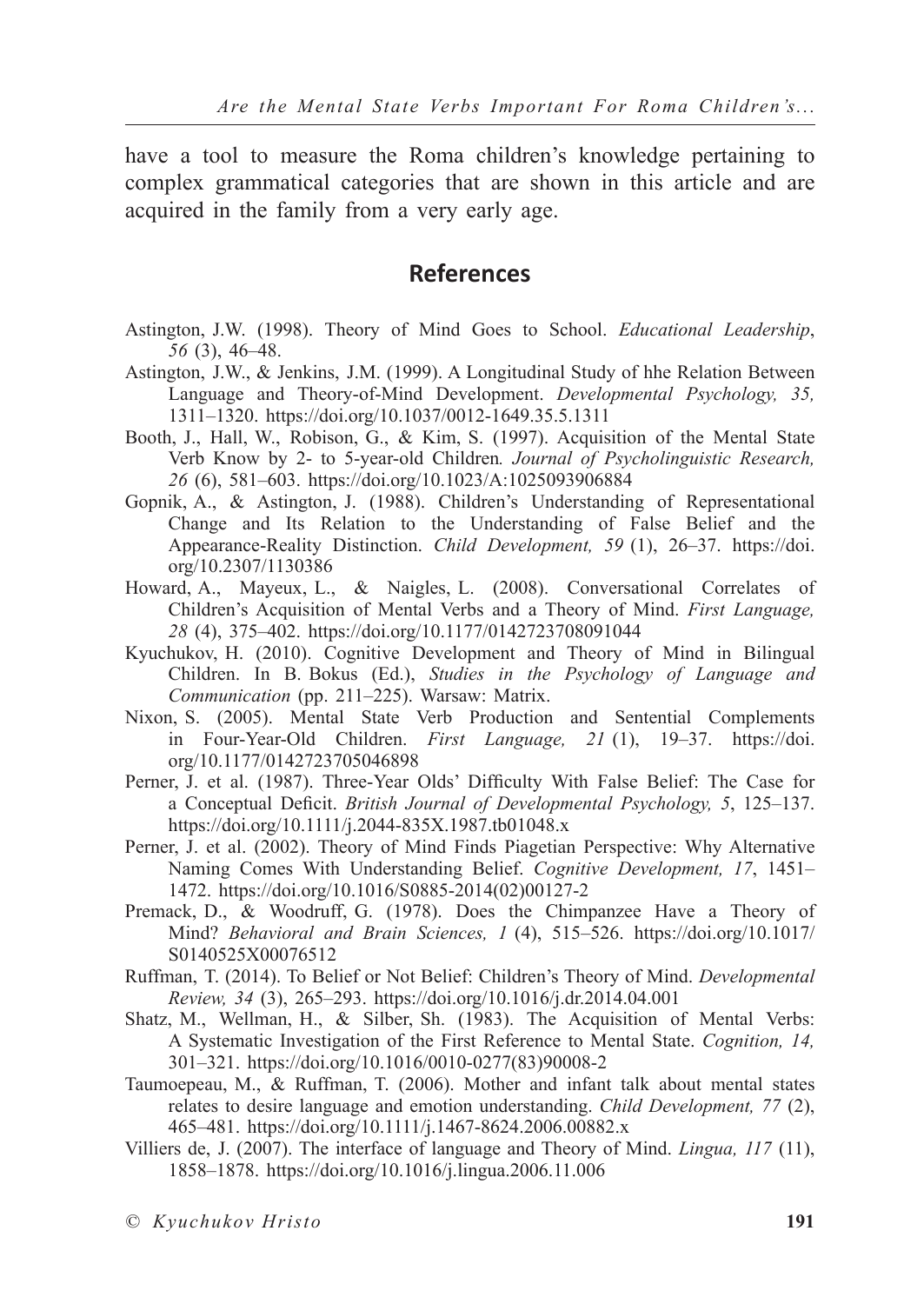*О важности глаголов, отражающих психические состояния...*

- Villiers de, J.G., & Pyers, J. (1997). Complementing cognition: the relationship between language and theory of mind. In *Proceedings of the 21st annual Boston University Conference on Language Development*. Somerville, MA: Cascadilla Press.
- Wimmer, H., & Perner, J. (1983). Beliefs about beliefs: representation and constraining function of wrong beliefs in young children's understanding of deception. *Cognition, 13*, 103–128. https://doi.org/10.1016/0010-0277(83)90004-5

#### *АННОТАЦИЯ*

*Цель статьи – проанализировать процесс приобретения цыганскими детьмибилингвами глаголов, отражающих психические состояния, на ромском и болгарском языках. Релевантные психическим состояниям глаголы помогают детям понять феноменологию ложных убеждений, которая постулируется в рамках концепции Теории Разума. Указанная концептуализация с другой стороны является важным средством для исследовательского понимания намерений, желаний, шуток, мотиваций других людей и определения факторов, влияющих на развитие сознания.*

*Процедура исследования. В экспериментальную выборку лонгитюдного исследования вошли двое цыганских детей из Болгарии (1 мальчик и 1 девочка) в возрасте 1,0–3,0 лет, речевая активность которых фиксировалась с помощью аудиозаписи в их естественной домашней среде. По мнению M. Taumoepeau и T. Ruffman (2006), глаголы, отражающие психические состояния, можно группировать по различным категориям, связанным с различными состояниями: психическими, физическими, эмоциями, восприятием и познанием. Приобретенные глаголы анализировались по качественным и количественным критериям.*

*Результаты. Полученные данные показывают, что определенные глаголы, отражающие психические состояния, приобретаются детьми с ромского языка, а другие – с болгарского. Проанализированы факторы, влияющие на приобретение определенной части ромских и болгарских глаголов, соответственно. Установлено, что глаголы, отражающие психические состояния, важны для развития познавательных функций детей. Результаты показали, что исследуемый мальчик использовал в общении все 100% глаголов цыганского языка, отражающие психические состояния: в частности, подавляющее большинство глаголов связана с (1) психическими состояниями, например: мангав (хочу), дехав (любовь), арахав (заботиться о), джанав (знать); (2) эмоциями: ксавксоли (сердитый), Ханиль (плохо себя чувствовать); (3) физическими состояниями, например: духал (больно), ровав (плакать); (4) восприятием, такой глагол как: дих (смотреть). Исследуемая девочка использовала 89,0% глаголов, отражающие психические состояния, с цыганской языка и 19,0% слов – с болгарского. Усвоенные ею глаголы, связанные с психическими состояниями, с цыганского языка: мангав (хочу), джанав (знать), дарав (бояться) и с болгарского: сбоку (любовь), знам (знаю), искам (хочу).*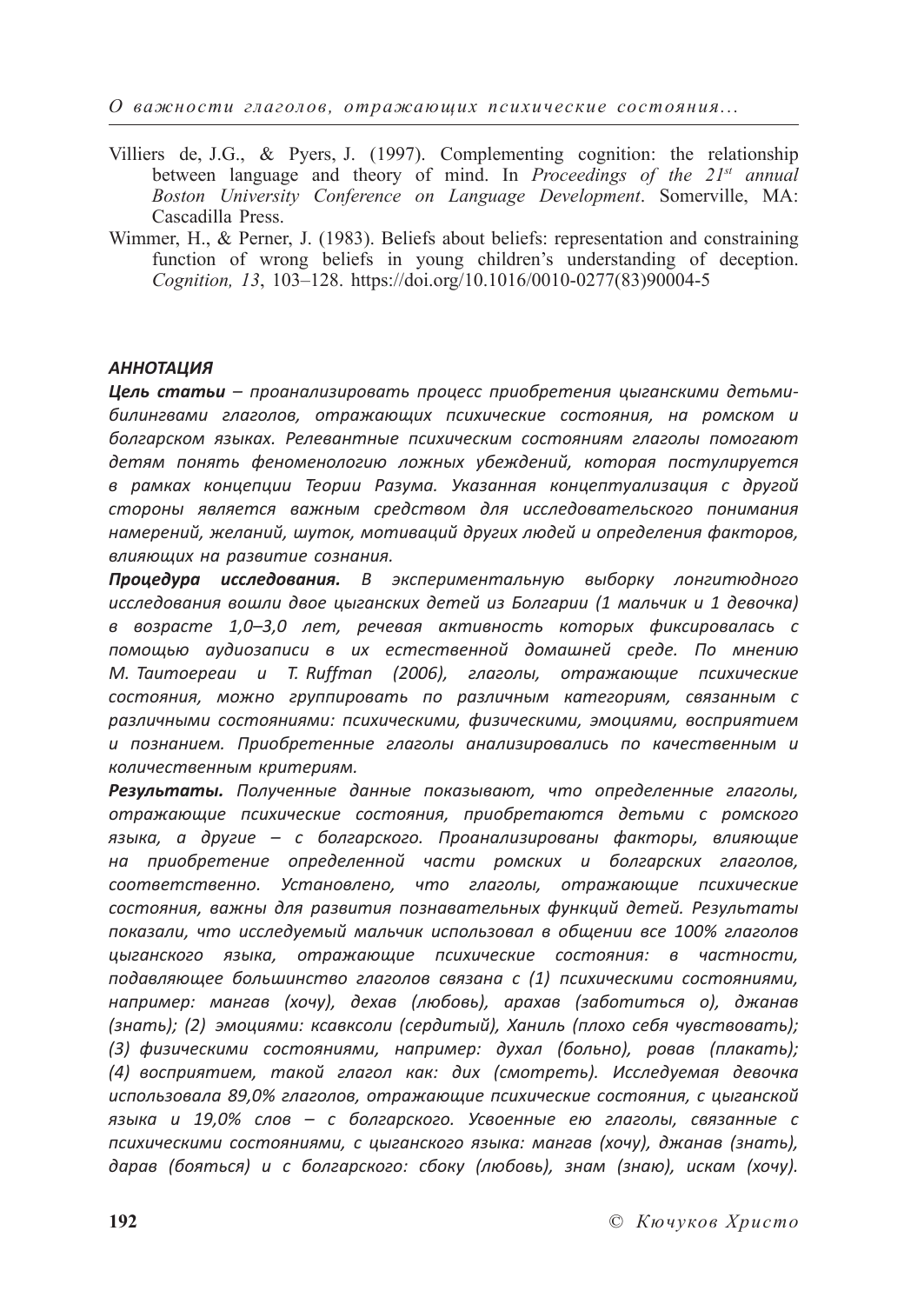*Другие глаголы из сферы эмоций, физического состояния и восприятия относятся к цыганской речи.*

*Выводы. Несмотря на ограничения, исследование показало, что предложения с глаголами, которые отражают психические состояния, в сочетании с именительным словосочетанием в простом предложении, появляются примерно в возрасте 1,6 лет. Более сложные предложения с глаголами, отражающие психические состояния, и содержащие дополняющие или завершающее словосочетания, появляются в возрасте 2,6 лет.*

*Ключевые слова: Рома, двуязычие, глаголы, психические состояния, теория разума.*

*Кючуков Христо. Щодо важливості дієслів, що відображають психічні стани, при усвідомленні ромськими дітьми феномену помилкових переконань*

#### *АНОТАЦІЯ*

*Мета статті – проаналізувати процес набуття ромськими дітьми-білінгвами дієслів, що відображають психічні стани, в ромській та болгарській мовах. Релевантні психічним станам дієслова допомагають дітям зрозуміти феноменологію помилкових переконань, яка постулюється в рамках концепції Теорії Розуму. Зазначена концептуалізація з іншого боку є важливим засобом для дослідницького розуміння намірів, бажань, жартів, мотивацій інших людей та визначення факторів, що впливають на розвиток свідомості.*

*Процедура дослідження. До експериментальної вибірки лонгитюдного вивчення увійшло двоє ромських дітей з Болгарії (1 хлопчик та 1 дівчинка) у віці 1,0–3,0 років, мовна активність яких фіксувалась за допомогою аудіозапису в їхньому природному домашньому середовищі. На думку M. Taumoepeau і T. Ruffman (2006), дієслова, що відображають психічні стани, можна групувати в різні категорії, пов'язані з різними станами: психічними, фізичними, емоціями, сприйняттям та пізнанням. Набуті дієслова аналізувалися за якісним та кількісним критеріями.*

*Результати. Отримані дані демонструють, що певні дієслова, які відображають психічні стани, набуваються дітьми з романської мов, а інші – з болгарської. Проаналізовано фактори, що впливають на набуття частини романських та болгарських дієслів, відповідно. Встановлено, що дієслова, які відображають психічні стани, є важливими для розвитку пізнавальних функцій дітей. Результати показали, що досліджуваний хлопчик використовував у спілкуванні всі 100% ромських дієслів, що відображають психічні стани: зокрема, переважна кількість дієслів пов'язана з (1) психічними станами, наприклад: мангав (хочу), дехав (любов), арахав (дбати про), джанав (знати ); (2) емоціями: ксавксолі (сердитий), ханілє (погано себе почувати); (3) фізичними станами, наприклад: духал (боляче), ровав (плакати); (4) сприйняттям, таке дієслово як: діх (дивитися). Досліджувана дівчинка використовувала 89,0% дієслів, що відображають психічні стани, з ромської мови та 19,0% слів – з болгарської.*